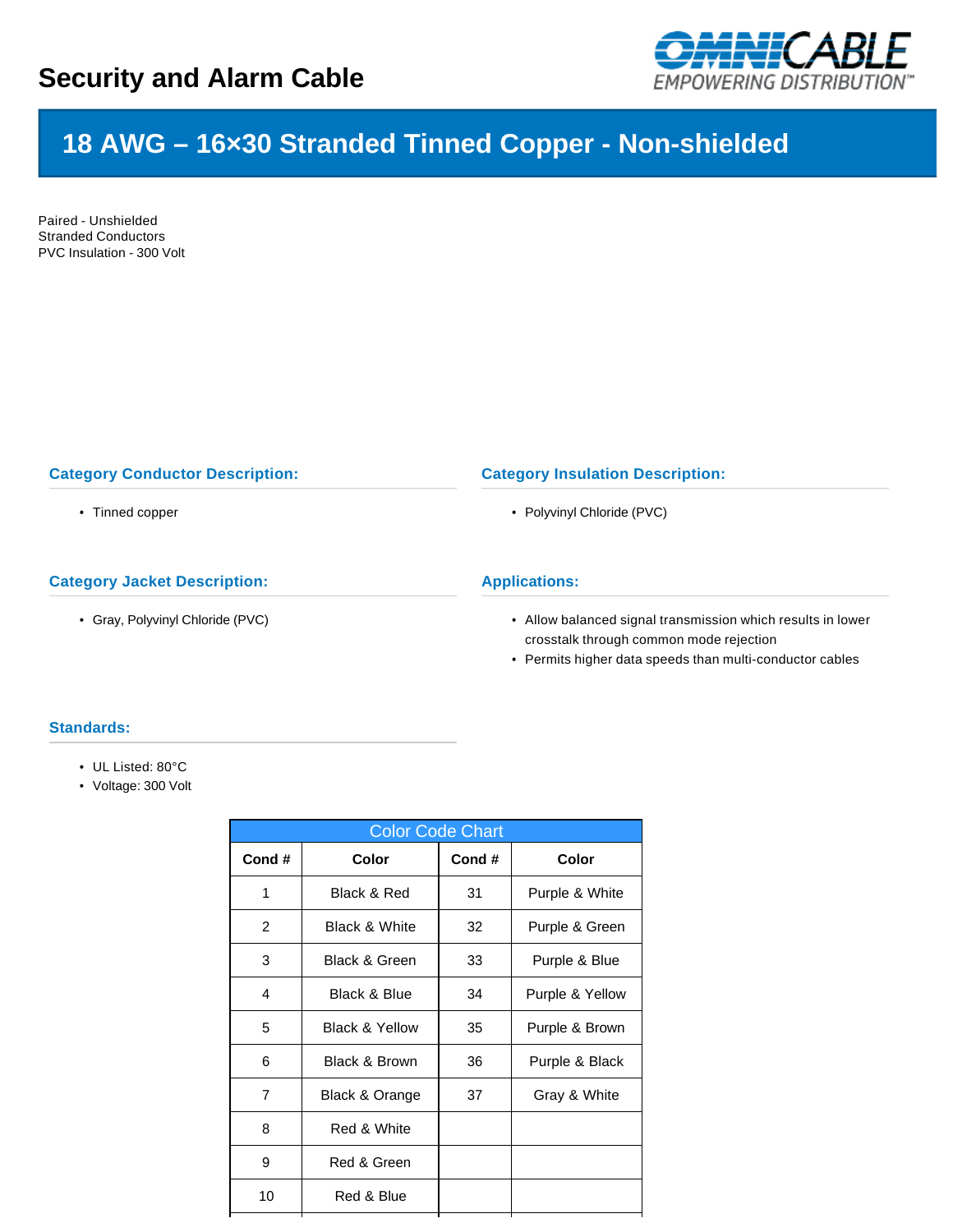| 11 | Red & Yellow    |  |
|----|-----------------|--|
| 12 | Red & Brown     |  |
| 13 | Red & Orange    |  |
| 14 | Green & White   |  |
| 15 | Green & Blue    |  |
| 16 | Green & Yellow  |  |
| 17 | Green & Brown   |  |
| 18 | Green & Orange  |  |
| 19 | White & Blue    |  |
| 20 | White & Yellow  |  |
| 21 | White & Brown   |  |
| 22 | White & Orange  |  |
| 23 | Blue & Yellow   |  |
| 24 | Blue & Brown    |  |
| 25 | Blue & Orange   |  |
| 26 | Brown & Yellow  |  |
| 27 | Brown & Orange  |  |
| 28 | Orange & Yellow |  |
| 29 | Purple & Orange |  |
| 30 | Purple & Red    |  |